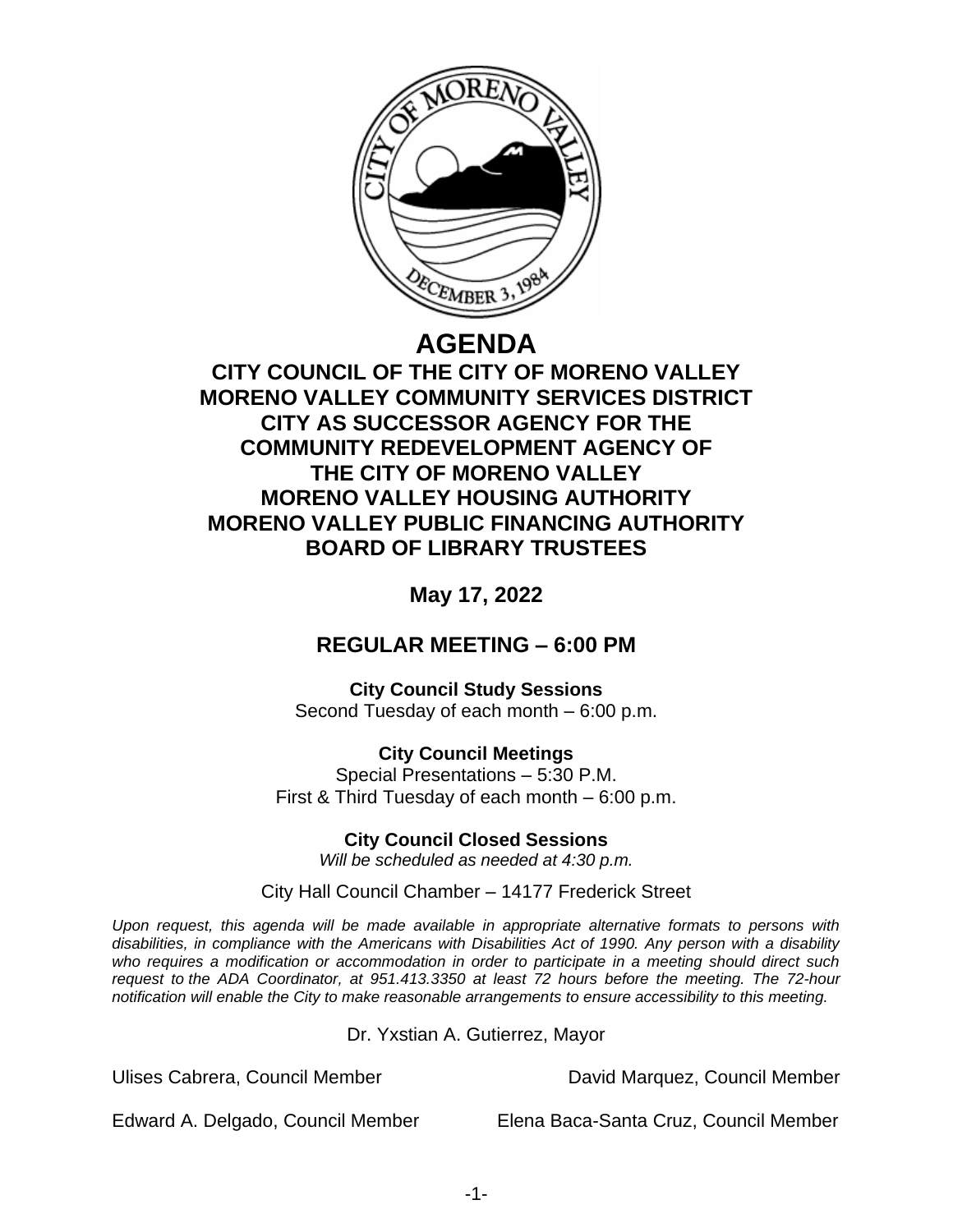## .**AGENDA JOINT MEETING OF THE CITY COUNCIL OF THE CITY OF MORENO VALLEY MORENO VALLEY COMMUNITY SERVICES DISTRICT CITY AS SUCCESSOR AGENCY FOR THE COMMUNITY REDEVELOPMENT AGENCY OF THE CITY OF MORENO VALLEY MORENO VALLEY HOUSING AUTHORITY MORENO VALLEY PUBLIC FINANCING AUTHORITY AND THE BOARD OF LIBRARY TRUSTEES**

#### **\*THE CITY COUNCIL RECEIVES A SEPARATE STIPEND FOR CSD MEETINGS\***

#### **REGULAR MEETING – 6:00 PM MAY 17, 2022**

## **CALL TO ORDER**

Joint Meeting of the City Council, Community Services District, City as Successor Agency for the Community Redevelopment Agency, Housing Authority and the Board of Library Trustees - actions taken at the Joint Meeting are those of the Agency indicated on each Agenda item.

## **PLEDGE OF ALLEGIANCE**

**ROLL CALL**

## **INTRODUCTIONS**

## **PUBLIC COMMENTS ON ANY SUBJECT ON OR NOT ON THE AGENDA UNDER THE JURISDICTION OF THE CITY COUNCIL**

## **JOINT CONSENT CALENDARS (SECTIONS A-E)**

All items listed under the Consent Calendars, Sections A, B, C, D, and E are considered to be routine and non-controversial, and may be enacted by one motion unless a member of the City Council, Community Services District, City as Successor Agency for the Community Redevelopment Agency, Housing Authority or the Board of Library Trustees requests that an item be removed for separate action. The motion to adopt the Consent Calendars is deemed to be a separate motion by each Agency and shall be so recorded by the City Clerk. Items withdrawn for report or discussion will be heard after public hearing items.

## **A. CONSENT CALENDAR-CITY COUNCIL**

A.1. PAYMENT REGISTER- MARCH 2022 (Report of: Financial & Management Services)

#### **Recommendation:**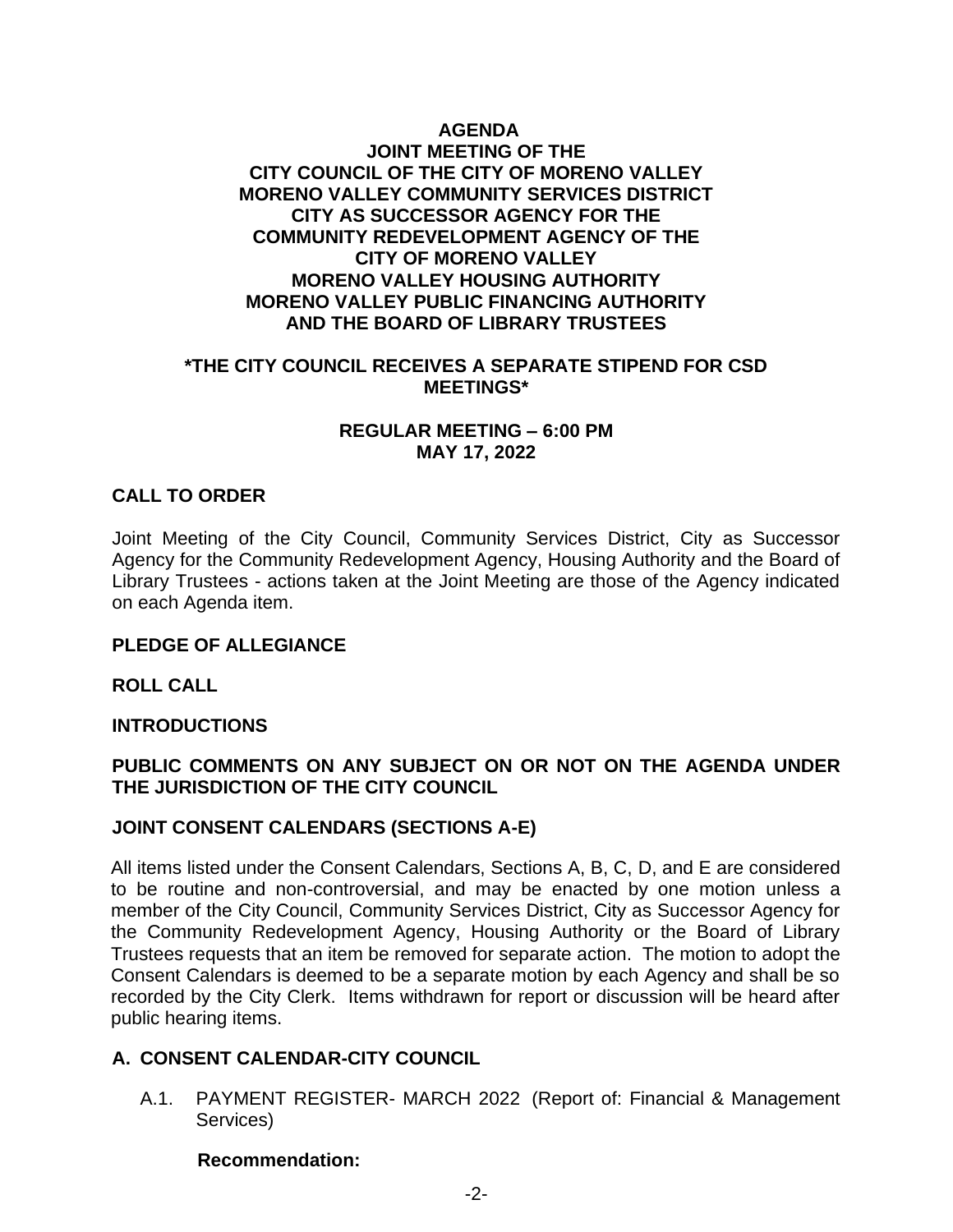- 1. Receive and file the Payment Register.
- A.2. LIST OF PERSONNEL CHANGES (Report of: Financial & Management Services)

#### **Recommendation:**

- 1. Ratify the list of personnel changes as described.
- A.3. RECEIPT OF QUARTERLY INVESTMENT REPORT FOR THE QUARTER ENDED MARCH 31, 2022 (Report of: Financial & Management Services)

#### **Recommendation:**

- 1. Receive and file the Quarterly Investment Report for quarter ended March 31, 2022, in compliance with the City's Investment Policy.
- A.4. AUTHORIZATION OF CITY MANAGER TO EXECUTE AGREEMENTS FOR PUBLIC SAFETY SERVICES BETWEEN THE CITY OF MORENO VALLEY AND THE COUNTY OF RIVERSIDE (Report of: Financial & Management Services)

#### **Recommendation:**

- 1. Authorize the City Manager or designee to execute Cooperative Public Safety Agreements and Agreement Amendments with the County of Riverside.
- 2. Authorize a budget adjustment as set forth in the Fiscal Impact Section.
- A.5. AUTHORIZE FIRST AMENDMENT TO AGREEMENT FOR PROFESSIONAL SERVICES WITH CINTAS CORPORATION NO. 2 (Report of: Financial & Management Services)

#### **Recommendations:**

- 1. Approve the First Amendment to the Agreement for professional services with Cintas Corporation No. 2 (Cintas) in order to continue to provide professional services and products for uniform purchase, rentals, and replenishment of the First Aid Kit supplies to City facilities;
- 2. Authorize the City Manager to execute the First Amendment to the Agreement for professional services with Cintas and authorize the issuance of an annual Purchase Order for Cintas Corporation for a not-to-exceed amount of \$75,000 annually for the five-year term of the Agreement, subject to the approval of the City Attorney; and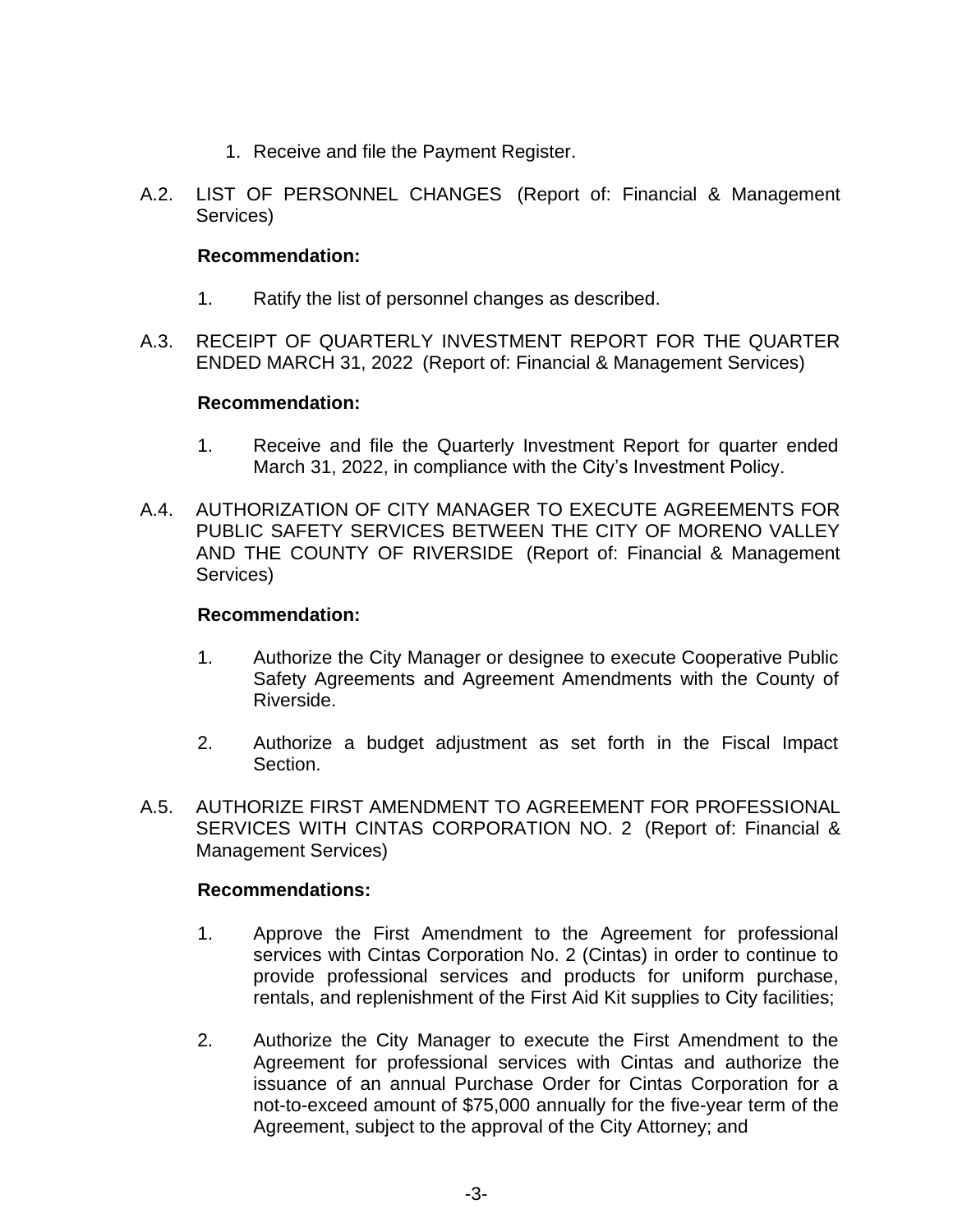- 3. Authorize the City Manager to execute subsequent amendments to the Agreement for professional services with Cintas, not-to-exceed the Agreement amount, subject to the approval by the City Attorney.
- A.6. RESOLUTIONS ESTABLISHING LOCAL HIRING GOALS AND SKILLED WORKFORCE REQUIREMENTS FOR THE SALE AND DEVELOPMENT OF CITY, SUCCESSOR AGENCY AND HOUSING AUTHORITY OWNED SURPLUS OR EXEMPT SURPLUS REAL PROPERTY (Report of: Financial & Management Services)

#### **Recommendations: That the City Council:**

1. Adopt a Resolution No. 2022-XX (Attachment 1) establishing local hiring goals and skilled workforce requirements for the sale and development of City-owned surplus or exempt surplus real property.

#### **Recommendations: That the SA:**

1. Adopt a Resolution No. SA 2022-XX (Attachment 2) establishing local hiring goals and skilled workforce requirements for the sale and development of Successor Agency-owned surplus or exempt surplus real property.

#### **Recommendation: That the HA:**

- 1. Adopt a Resolution No. HA 2022-XX (Attachment 3) establishing local hiring goals and skilled workforce requirements for the sale and development of Housing Authority-owned surplus or exempt surplus real property.
- A.7. 2022 CDFA Spay-Neuter Grant Awards (Report of: Community Development)

#### **Recommendations:**

- 1. Receive and accept two grant awards totaling \$42,500 from the California Department of Food and Agriculture: the first award in the amount of \$35,000 from the 2022 Pet Lover's License Plate Program, and the second award in the amount of \$7,500 from the 2022 Prevention of Animal Homelessness & Cruelty Tax Contribution Fund. Both awards are focused on providing low to no-cost spaying and neutering of dogs and cats.
- 2. Approve the revenue and expense budget adjustments in the amount of \$42,500 as set forth in the Fiscal Impact section of this report.
- A.8. RESOLUTION OF THE CITY COUNCIL OF THE CITY OF MORENO VALLEY, CALIFORNIA, AUTHORIZING THE CITY MANAGER TO EXECUTE AN AGREEMENT WITH THE CALIFORNIA DEPARTMENT OF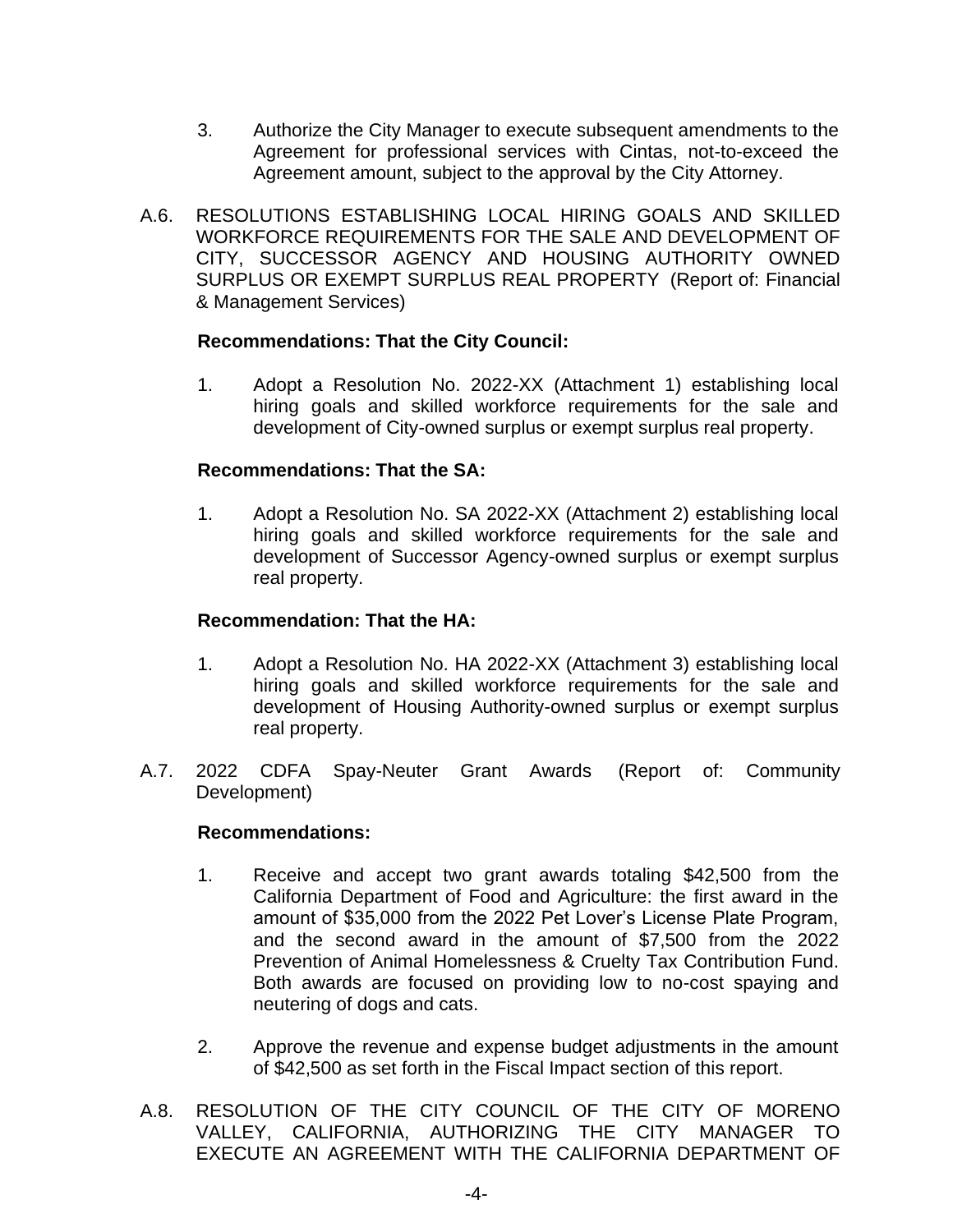TRANSPORTATION FOR THE MORENO VALLEY ELECTRIC VEHICLE CHARGING INFRASTRUCTURE MASTER PLAN (Report of: Public Works)

## **Recommendation:**

- 1. Adopt a Resolution of the City Council of the City of Moreno Valley, California, authorizing the City Manager to execute an agreement with the California Department of Transportation for the Moreno Valley Electric Vehicle Charging Infrastructure Master Plan.
- 2. Authorize a budget adjustment as set forth in the Fiscal Impact Section.
- A.9. ADOPT RESOLUTION 2022-XX, A RESOLUTION OF THE CITY COUNCIL OF THE CITY OF MORENO VALLEY, CALIFORNIA, APPROVING UPDATES TO 2022 WILDFIRE MITIGATION PLAN FOR MORENO VALLEY UTILITY (Report of: Public Works)

## **Recommendation:**

- 1. Adopt Resolution No. 2022-XX, a Resolution of the City Council of the City of Moreno Valley, California, approving updates to the 2022 Wildfire Mitigation Plan for Moreno Valley Utility.
- 2. Authorize City Manager to make minor plan modifications and submit to the State to ensure compliance with State legislation.
- A.10. APPROVE THE SECOND AMENDMENT TO THE PROFESSIONAL SERVICES AGREEMENT WITH SYNERGY COMPANIES FOR ENERGY AUDIT AND DIRECT INSTALLATION OF ENERGY EFFICIENCY MEASURES FUNDED BY PUBLIC PURPOSE FUNDS (Report of: Public Works)

## **Recommendation:**

- 1. Approve the Second Amendment to the Professional Services Agreement with Synergy Companies for Energy Audit and Direct Installation of Energy Efficiency Measures funded by Public Purpose funds..
- 2. Authorize the City Manager to execute the Second Amendment.

## **B. CONSENT CALENDAR-COMMUNITY SERVICES DISTRICT**

B.1. ORDINANCES - READING BY TITLE ONLY - THE MOTION TO ADOPT AN ORDINANCE LISTED ON THE CONSENT CALENDAR INCLUDES WAIVER OF FULL READING OF THE ORDINANCE.

**Recommendation:** Waive reading of all Ordinances.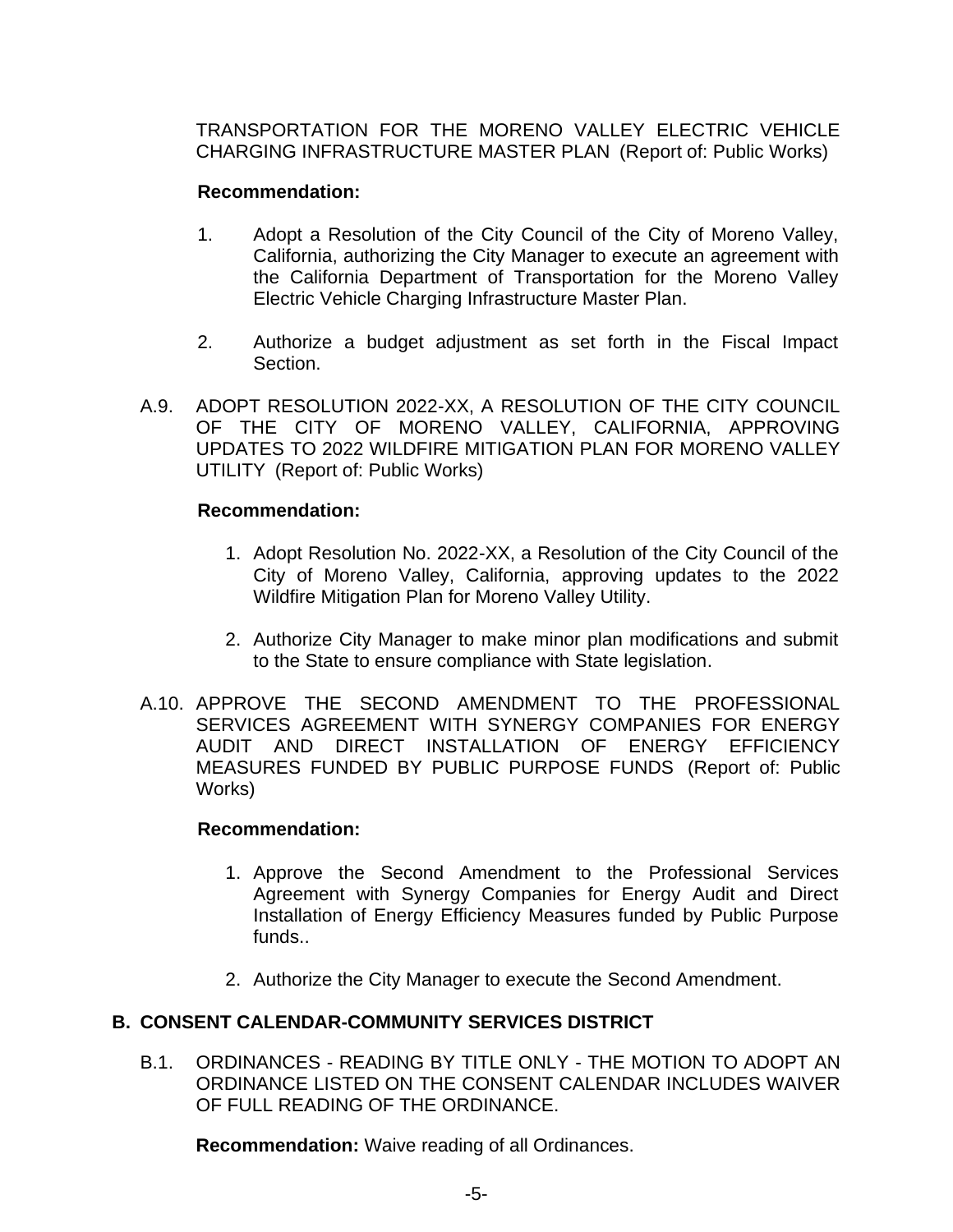B.2. AWARD OF AN INDEPENDENT CONTRACTOR AGREEMENT FOR LANDSCAPE MAINTENANCE SERVICES (LANDSCAPE DISTRICTS - VALLEY) (CITY COUNCIL AND CSD BOARD), WHICH IS FUNDED BY PARCEL CHARGES (AGMT. NO. 2022-\_) (Report of: Financial & Management Services)

## **Recommendations:**

- 1. Approve the Agreement for On-Site and/or Professional Services for Landscape Districts – Valley ("Agreement") with Greentech Landscape, Inc., 13560 Telegraph Rd. Whittier, CA 90605, and waive any and all minor irregularities, to provide landscape and irrigation maintenance services for certain landscape maintenance districts for a period of five years at a total not-to-exceed amount of \$3,636,800.
- 2. Authorize the City Manager to execute the Agreement with Greentech Landscape, Inc. and authorize the Assistant City Manager/Chief Financial Officer to execute subsequent amendments to the Agreement, in accordance with its terms, subject to the approval of the City Attorney and provided sufficient funding appropriations and program approvals have been granted by the City Council.

## **C. CONSENT CALENDAR - HOUSING AUTHORITY**

C.1. ORDINANCES - READING BY TITLE ONLY - THE MOTION TO ADOPT AN ORDINANCE LISTED ON THE CONSENT CALENDAR INCLUDES WAIVER OF FULL READING OF THE ORDINANCE.

**Recommendation:** Waive reading of all Ordinances.

## **D. CONSENT CALENDAR - BOARD OF LIBRARY TRUSTEES**

D.1. ORDINANCES - READING BY TITLE ONLY - THE MOTION TO ADOPT AN ORDINANCE LISTED ON THE CONSENT CALENDAR INCLUDES WAIVER OF FULL READING OF THE ORDINANCE.

**Recommendation:** Waive reading of all Ordinances.

## **E. CONSENT CALENDAR - PUBLIC FINANCING AUTHORITY**

E.1. ORDINANCES - READING BY TITLE ONLY - THE MOTION TO ADOPT AN ORDINANCE LISTED ON THE CONSENT CALENDAR INCLUDES WAIVER OF FULL READING OF THE ORDINANCE.

**Recommendation:** Waive reading of all Ordinances.

## **F. PUBLIC HEARINGS**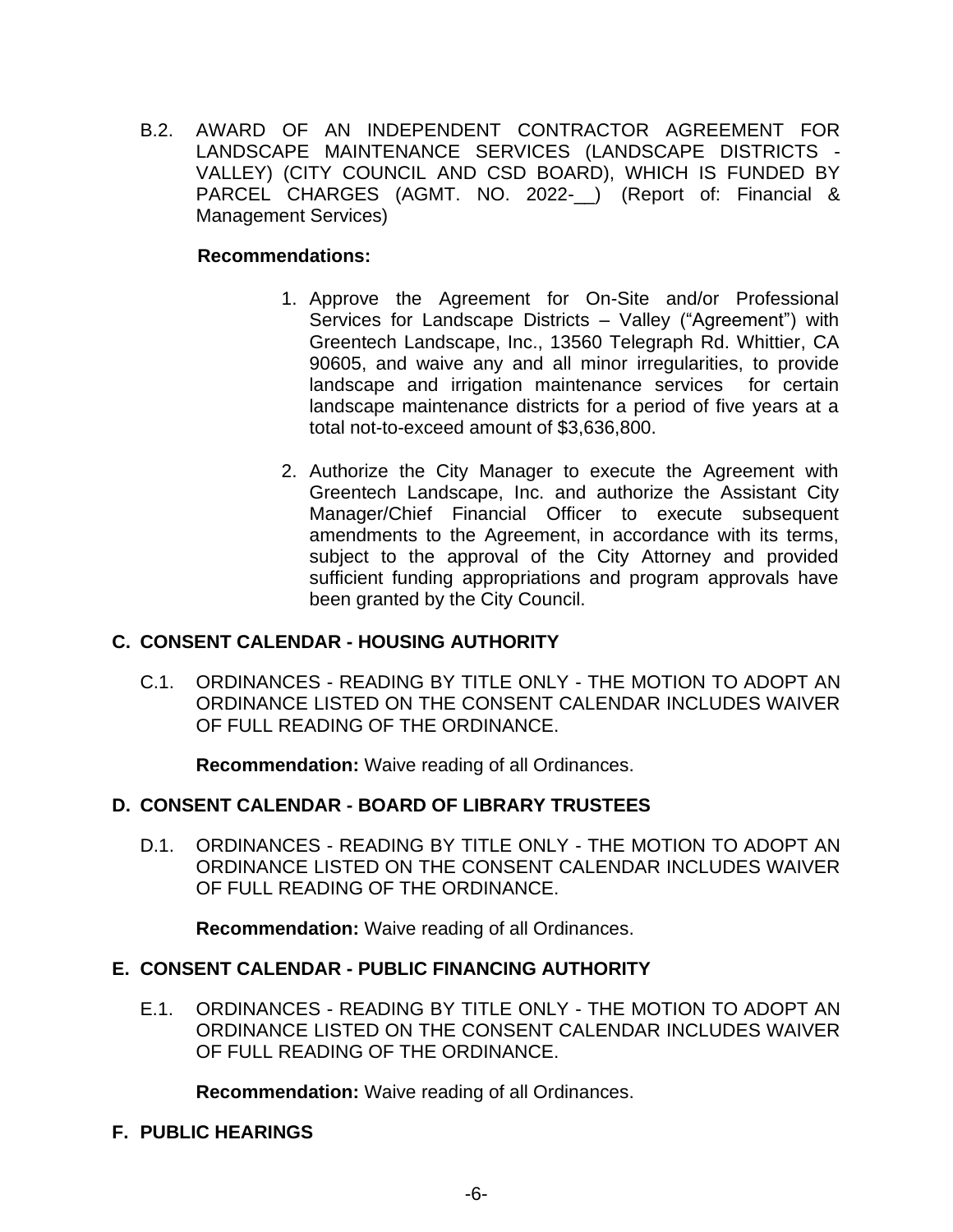Questions or comments from the public on a Public Hearing matter are limited to five minutes per individual and must pertain to the subject under consideration.

Those wishing to speak should complete and submit a GOLDENROD speaker slip to the Sergeant-at-Arms.

#### **G. GENERAL BUSINESS**

G.1. CITY COUNCIL REORGANIZATION - SELECTION OF MAYOR PRO TEM (Report of: City Clerk)

#### **Recommendation: That the City Council:**

1. Conduct the reorganization of the City Council by selecting one Council Member to serve as Mayor Pro Tem until December 31, 2022.

## **H. ITEMS REMOVED FROM CONSENT CALENDARS FOR DISCUSSION OR SEPARATE ACTION**

#### **I. REPORTS**

I.1. CITY COUNCIL REPORTS

(Informational Oral Presentation - not for Council action)

March Joint Powers Commission (JPC)

Riverside County Habitat Conservation Agency (RCHCA)

Riverside County Transportation Commission (RCTC)

Riverside Transit Agency (RTA)

Western Riverside Council of Governments (WRCOG)

Western Riverside County Regional Conservation Authority (RCA)

School District/City Joint Task Force

#### I.2. CITY MANAGER'S REPORT

(Informational Oral Presentation - not for Council action)

**CLOSING COMMENTS AND/OR REPORTS OF THE CITY COUNCIL, COMMUNITY SERVICES DISTRICT, CITY AS SUCCESSOR AGENCY FOR THE COMMUNITY REDEVELOPMENT AGENCY, HOUSING AUTHORITY, PUBLIC FINANCING AUTHORITY, AND THE BOARD OF LIBRARY TRUSTEES.**

#### **ADJOURNMENT**

**PUBLIC INSPECTION**